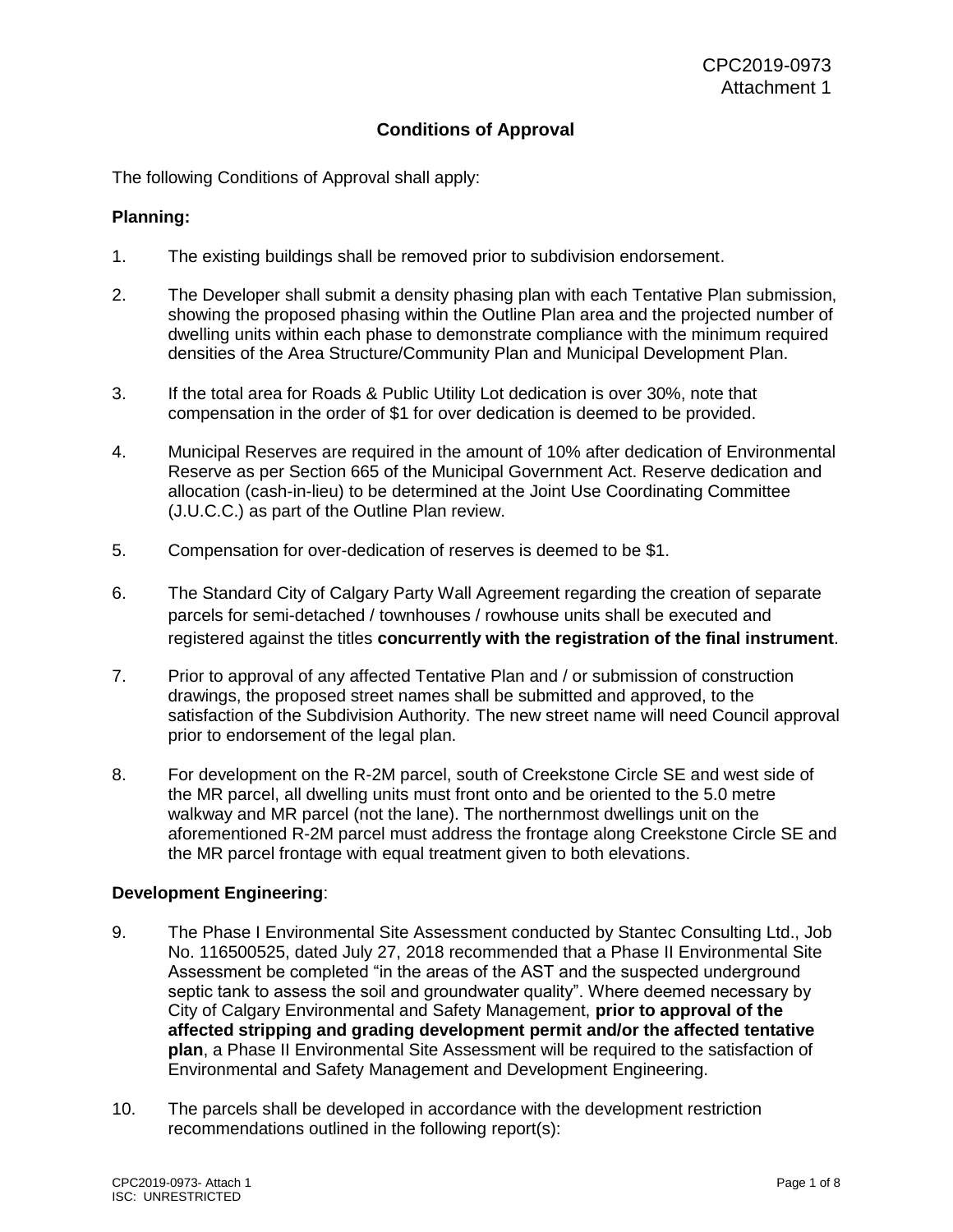- Deep Fills Report, prepared by McIntosh Lalani Engineering Ltd. (File No. ML8724), dated October 29, 2018.
- Geotechnical Report, prepared by McIntosh Lalani Engineering Ltd. (File No ML 8724), dated July 9, 2018.
- 11. The phasing plan received on March 28, 2019 indicates several roads which may be considered overlong and may require turn-around bulbs/emergency access/secondary access. Please note the following criteria:
	- Roads that are 90m to 120m in length require a turn-around bulb.
	- Roads that are 120m to 200m in length require an emergency access.
	- Roads that are greater than 200m in length require a secondary public access.
- 12. **Concurrent with the registration of the final instrument**, execute and register on all parcels with double frontage lots that are adjacent to a collector road, a neighbourhood boulevard, an urban boulevard, an arterial road, a skeletal road, or a Transportation Utility Corridor, a Screening Fence Access Easement Agreement with the City of Calgary. The agreement and registerable access right of way plan shall be approved by the Manager, Infrastructure Planning and the City Solicitor **prior to endorsement of the final instrument**. A standard template for the agreement will be provided by the Development Engineering Generalist. Prepare and submit three (3) copies of the agreement for the City's signature.
- 13. Prior to approval of the construction drawings, coordinate with the developer to the south to ensure that right-of-way and utilities are in alignment at the garden lot (R-2M) location.
- 14. Servicing arrangements shall be to the satisfaction of the Manager Infrastructure Planning, Water Resources.
- 15. **Prior to endorsement of any Tentative Plan/prior to release of a Development Permit (except for stripping and grading)**, execute a Development Agreement. Contact the Public Infrastructure Coordinator, Calgary Approvals Coordination for further information at 403-268-2493 or email [david.berge@calgary.ca.](mailto:david.berge@calgary.ca)
- 16. **Prior to endorsement of the final instrument**, the Developer shall make payment to Mattamy (Burgess) Limited, United West Macleod I Lands Limited Partnership, and United Acquisition II Corp. for their share of the West Pine Creek Phase II Sanitary Trunk Construction Agreement.
- 17. Make satisfactory cost sharing arrangements with United Acquisition II Corp for part cost of the existing storm sewer and water main installed in 210 Avenue SE that was constructed by United Acquisition II Corp under Belmont Phase 1 (DA2017-0022)
- 18. Off-site levies, charges and fees are applicable. Contact the Public Infrastructure Coordinator, Calgary Approvals Coordination for further information at 403-268-3509 or email [kyle.ross@calgary.ca.](mailto:kyle.ross@calgary.ca)
- 19. The developer, at its expense, but subject to normal oversize, endeavours to assist and boundary cost recoveries shall be required to enter into an agreement to:
	- a) Install the offsite sanitary sewers, storm sewers and water mains and construct the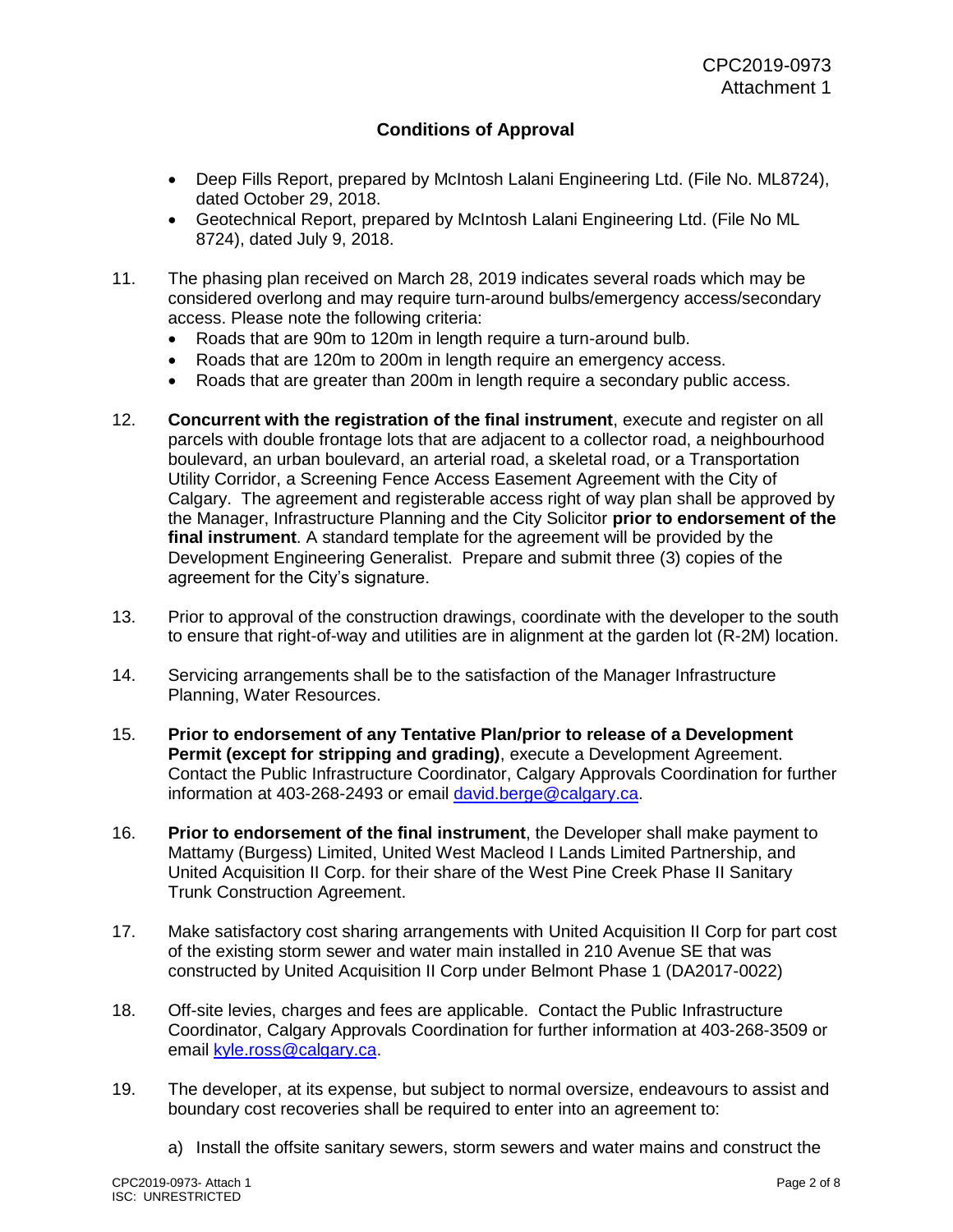offsite temporary and permanent roads required to service the plan area. The developer will be required to obtain all rights, permissions, easements or rights-ofway that may be required to facilitate these offsite improvements.

- b) Construct and/or make satisfactory cost-sharing arrangements for the underground utilities and surface improvements in the south two lanes of the four (4) lane divided major within 210 Avenue SE, along the north boundary of the plan area.
- c) Construct and/or make satisfactory cost-sharing arrangements with United Acquisition II Corp for part cost of the construction of the underground utilities and surface improvements within the boundary half of Sheriff King Street S, along the west boundary of the plan area.
- d) Construct and/or make satisfactory cost-sharing arrangements with United Acquisition II Corp for part cost of the construction of the underground utilities and surface improvements within the boundary half of Creekstone Drive SE, along the east boundary of the plan area.
- e) Construct the underground utilities and surface improvements within and along the boundaries of the plan area.
- f) Construct a wood screening fence, chain link fence, sound attenuation fence, whichever may be required, inside the property line of the residential lots where they abut 210 Avenue SE, Sheriff King Street S, and Creekstone Drive SE, along the boundaries of the plan area.
- g) Construct the MR within the plan area.
- h) Construct the regional pathway within and along the boundaries of the plan area, to the satisfaction of the Director of Parks Development.

### **Transportation:**

- 20. The West Macleod Global TIA (prepared by Stantec June 2015) has been completed and the Regional Transportation network infrastructure required to support development throughout the plan area up to 7,300 units and 200,000 SF commercial is defined as follows:
	- At-grade intersection of Macleod Trail and 210 Avenue S
	- At-grade intersection of Macleod Trail and 194 Avenue S
	- 210 Avenue SE four (2-2) paved lanes from Macleod Trail to Sheriff King Street
	- 194 Avenue SE four (2-2 paved lanes from Macleod Trail to Sherriff King Street
	- Sherriff King Street four (2-2) paved lanes from 210 Avenue to Stoney Trail
- 21. **Prior to endorsement of the first Tentative Plan**, the regional transportation network infrastructure must be "available," and connects the Outline Plan area with Macleod Trail and/or 22X, in accordance with the approved Calgary Transportation Plan (CTP) and Municipal Development Plan (MDP) and Area Structure Plan.

"Available" is defined as follows: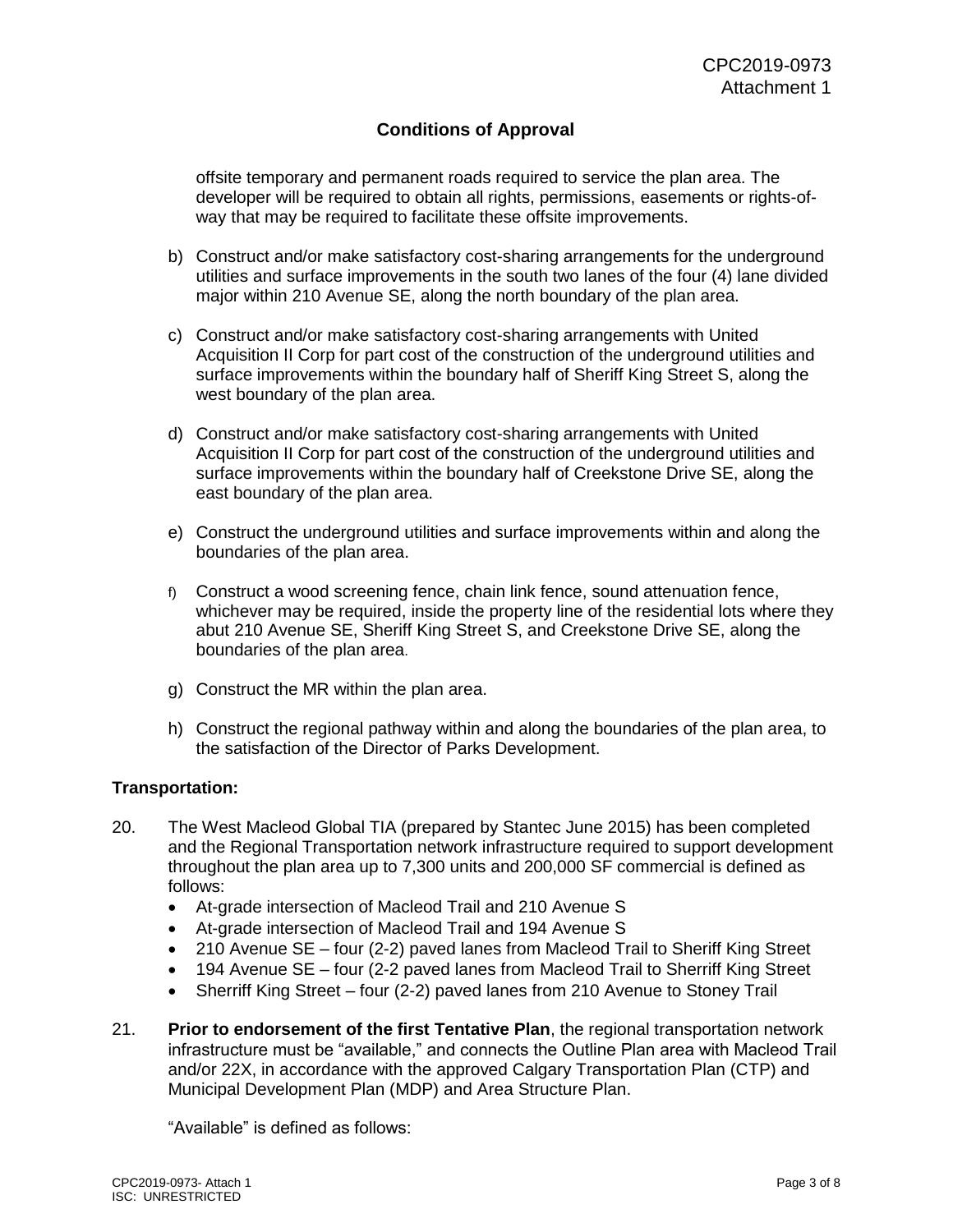- The ability to construct or provide a financial contribution for construction of the Regional Transportation Network infrastructure required to provide a connection to the Tentative Plan; and
- The ability to construct or provide financial contribution for construction of a pedestrian / active modes system to service the Tentative Plan.

Prior to endorsement of the first Tentative Plan, the Developer shall update the Development Agreement to reflect construction of or payment for required infrastructure to the satisfaction of the Director, Transportation Planning.

22. **Prior to Endorsement of each Tentative Plan**, the developer shall contribute to the costs to upgrade the intersections of Macleod Trail / 194 Avenue S and Macleod Trail / 210 Avenue S based on the transportation impact assessment recommendations for the west and east Macleod area. The cost sharing contribution is estimated at \$190,000 and will be confirmed during Tentative Plan applications. The estimate is determined from the number of single family lots, multi-family units (based on Outline Plan maximums) and square footage of commercial space in the Tentative Plan area.

The details of this requirement are defined by the "West Macleod Global Transportation Impact Assessment" – Stantec, June 25, 2015 and Authentication Page stamped by Dale Lynch August 28, 2015. The purpose is to facilitate interim improvements at Macleod Trail & 194th Avenue SW and Macleod Trail & 210 Avenue SW to support development in the West Macleod area.

- 23. **In conjunction with the first Tentative Plan and for any subsequent tentative plans**, two connections from the affected tentative plan to the Regional Transportation Network must be constructed and open to the public and built to City standards. These connections are defined as:
	- a. 210 Avenue SE / Creekstone Drive SE
	- b. 210 Avenue SE / Sheriff King Street S

Offsite requirements to connect roadways within the plan area to the transportation system may be required and will be determined at each tentative plan and will be based upon City Access requirements. Further Transportation Analysis may be required.

- 24. **In conjunction with the Initial Tentative Plan**, the Developer shall dedicate and construct the boundary half of Sheriff King Street S along the west boundary of the Outline Plan, from the south boundary of the Outline Plan to 210 Avenue SE, inclusive. Sheriff King Street S and ancillary works to support the roadway shall be designed and constructed at the Developer's sole expense, subject to normal oversize, endeavours to assist, and boundary cost recoveries.
- 25. **In conjunction with the Initial Tentative Plan**, the Developer shall dedicate and construct the boundary half of 210 Avenue SE along the north boundary of the Outline Plan, from Sheriff King Street S to Creekstone Drive SE, inclusive. 210 Avenue SE and ancillary works to support the roadway shall be designed and constructed at the Developer's sole expense, subject to normal oversize, endeavours to assist, and boundary cost recoveries.
- CPC2019-0973- Attach 1 Page 4 of 8 ISC: UNRESTRICTED 26. **In conjunction with each Tentative Plan**, the Developer shall register road plans for Collector standard roadways within the subject lands to the satisfaction of the Director,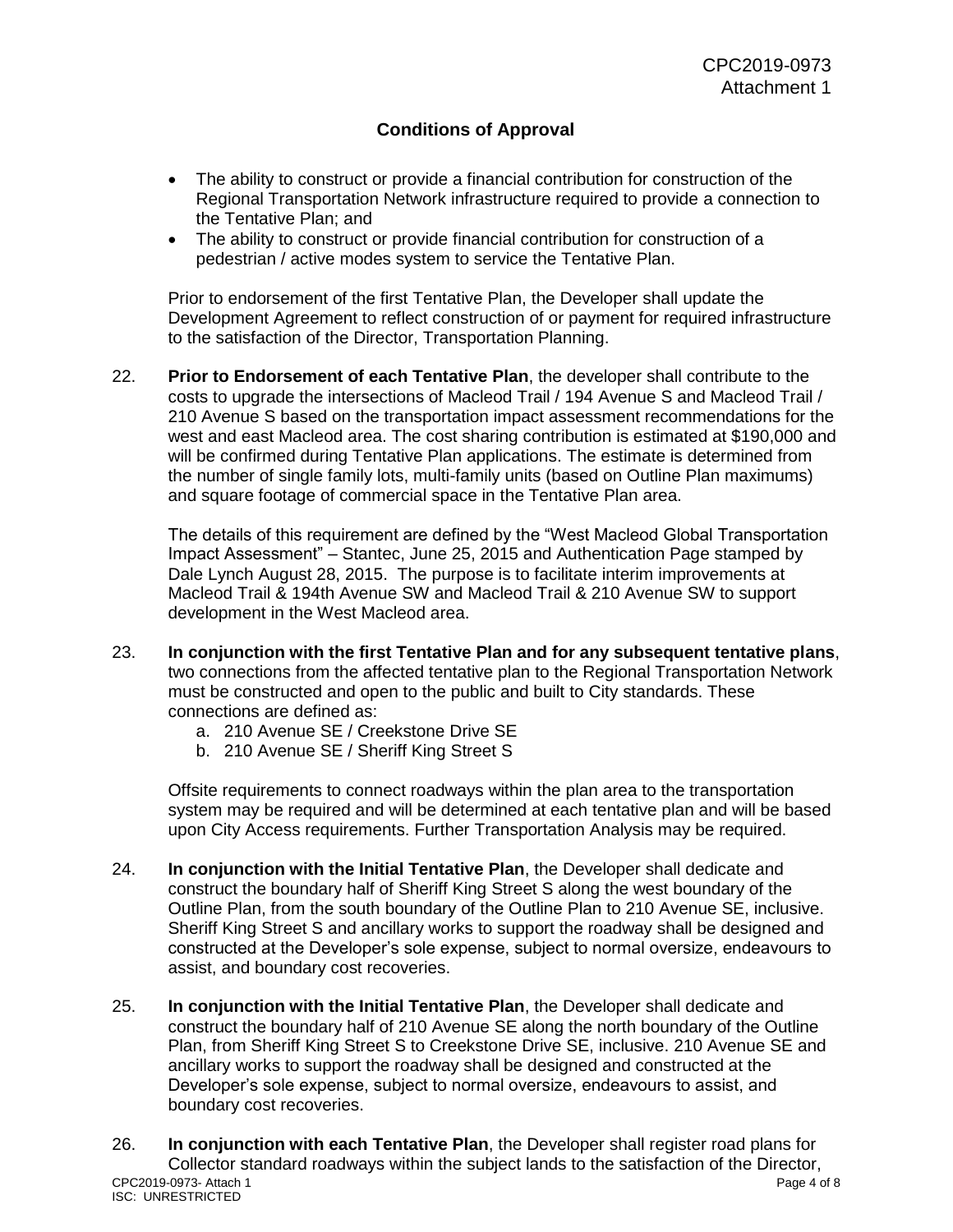Transportation Planning that provides continuous active modes and vehicle routing through the community with at least two points of public access around the Tentative Plan boundary to the arterial road network.

The continuous collector road network is required to ensure that efficient Transit routing through the plan area can be accommodated, while the two points of access to the plan area ensures residents will have two routes into and out of the area, in the event of emergency or road closures, and the ensure availability of capacity at the plan area access points.

- 27. **In conjunction with the applicable Tentative Plan**, detailed engineering drawings and turning templates shall be submitted and approved to the satisfaction of the Director, Transportation Planning for all roadways within the plan area, as well as boundary roads. Construction drawing review may require changes to proposed right-of-way to meet the approved design.
- 28. **In conjunction with the applicable Tentative Plan**, all roads and intersections within the plan area shall be located, designed, constructed and dedicated at the Developer's sole expense to the satisfaction of the Director, Transportation Planning.
- 29. **In conjunction with the applicable Tentative Plan or Development Permit** for the staged construction of the road network, transit stops shall be provided to the satisfaction of the Director, Transportation Planning. All bus zones shall be located:
	- Where commercial areas are concentrated;
	- Where the grades and site lines are compatible to install bus zones; and
	- Where pedestrian walkways, pathways, and roadway crossing opportunities are provided.
- 30. A restrictive covenant shall be registered against the specific lot(s) identified by the Director, Transportation Planning **concurrent with the final instrument** prohibiting the construction of front driveways over the bus loading area(s).
- 31. No direct vehicular access shall be permitted to or from 210 Avenue SE, Sheriff King Street S and Creekstone Drive SE; and a restrictive covenant shall be registered on all applicable titles **concurrent with the registration of the final instrument** to that effect at the Tentative Plan stage.
- 32. In order to minimize impact to pedestrians and the public realm, curb cuts shall not be permitted on residential streets with rolled curb and monolithic sidewalk.
- 33. No direct vehicular access shall be permitted to residential streets containing a regional pathway within the boulevard. Restrictive covenants shall be registered on all applicable titles **concurrent with the registration of the final instrument** to that effect at the Tentative Plan stage.
- 34. **In conjunction with the applicable Tentative Plan or Development Permit**, a noise attenuation study for the residential adjacent to 210 Avenue SE and Sheriff King Street S, certified by a Professional Engineer with expertise in the subject of acoustics related to land use planning, shall be submitted to Transportation Planning for approval.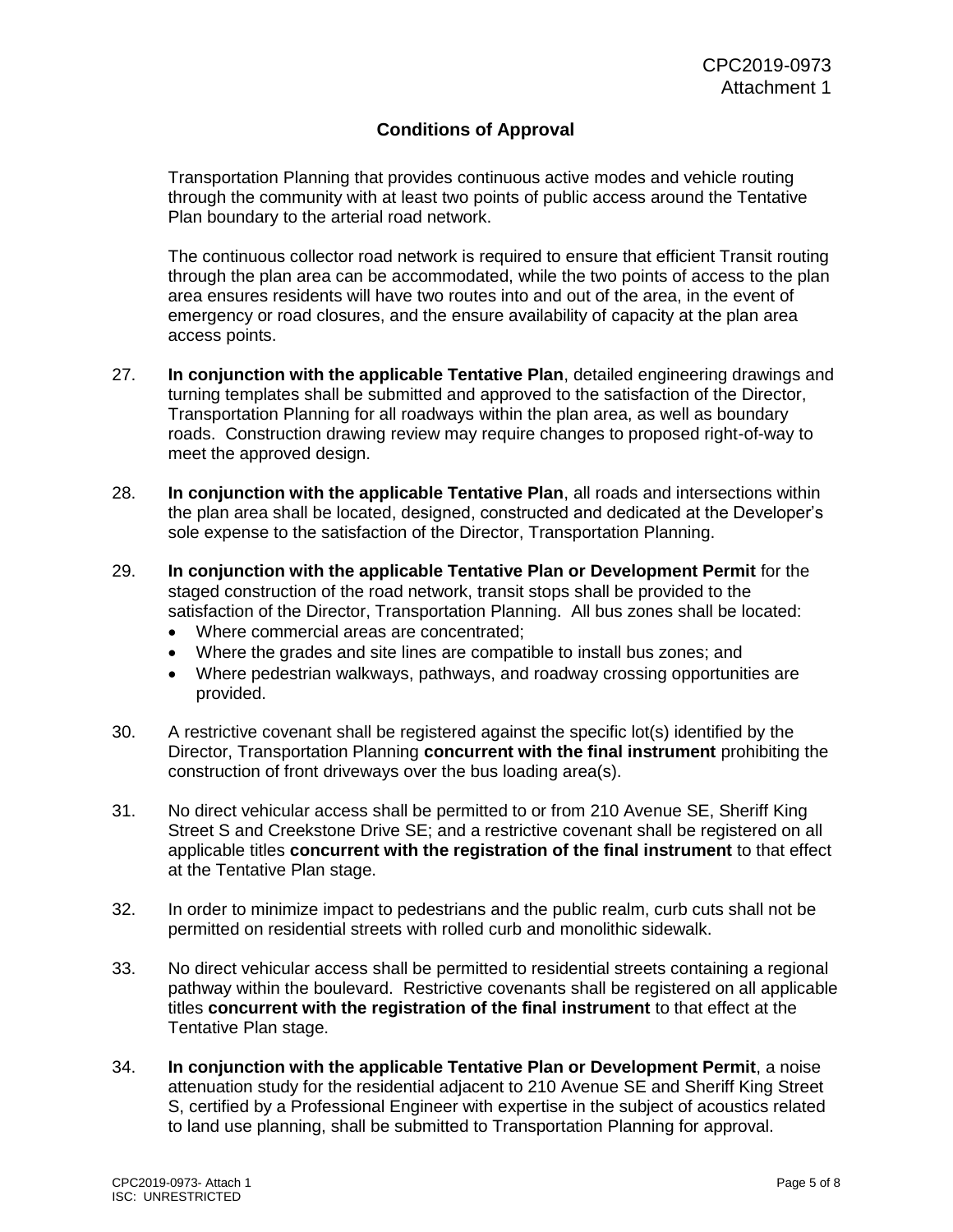Note that where sound attenuation is not required adjacent to Arterial roadways, a uniform screening fence shall be provided, in accordance with the 2014 Design Guidelines for Subdivision Servicing.

- 35. All noise attenuation features (noise walls, berms, etc.), screening fence, and ancillary facilities required in support of the development shall be constructed entirely within the development boundary (location of noise walls, berms, screening fence, etc) and associated ancillary works shall not infringe onto the road right-of-ways. Noise attenuation features and screening fences shall be at the Developer's sole expense.
- 36. **In conjunction with the applicable Tentative Plan**, collector standard roads (and below) shall be built to their full width to the satisfaction of the Director, Transportation Planning.
- 37. **In conjunction with the applicable Tentative Plan or Development Permit**, access to multi-family and commercial sites shall be located and designed to the satisfaction of the Director, Transportation Planning.
- 38. Temporary oil and gravel bus turnaround / cul-de-sac with a minimum radius of 15.25 meters is required at the terminus of each construction phase. Where the Developer intends to fence the turnaround, the minimum radius shall be increased to 16.25 meters. If road construction and/or construction phasing affects the operations of transit service, the Developer is required to provide an interim transit route replacement, to the satisfaction of the Director, Transit and the Director, Transportation Planning.
- 39. **In conjunction with the applicable Tentative Plan or Development Permit**, the Developer shall enter into a Construction Access Roads Agreement with Roads Maintenance.
- 40. **In conjunction with the applicable Tentative Plan or Development Permit**, all community entrance features must be located outside the public right-of-way.
- 41. **Prior to approval of construction drawings and permission to construct surface improvements**, the Developer shall provide signed copies of back sloping agreements for any back sloping that is to take place on adjacent lands.
- 42. Construction cost/obligations for all roads adjacent to the outline plan area to be confirmed with Transportation Planning, prior to the first Tentative Plan. **Prior to endorsement of the first Tentative Plan**, the Developer shall update the Development Agreement to reflect confirmed construction cost/obligations as required by the Director, Transportation Planning.
- 43. No direct vehicular access shall be permitted to crosswalk/wheel chair ramp locations for any proposed T intersections. Restrictive covenant shall be registered on all applicable titles **concurrent with the registration of the final instrument** to that effect at the Tentative Plan stage.
- 44. Access for R-GM sites shall be designed to the satisfaction of the Director, Transportation Planning.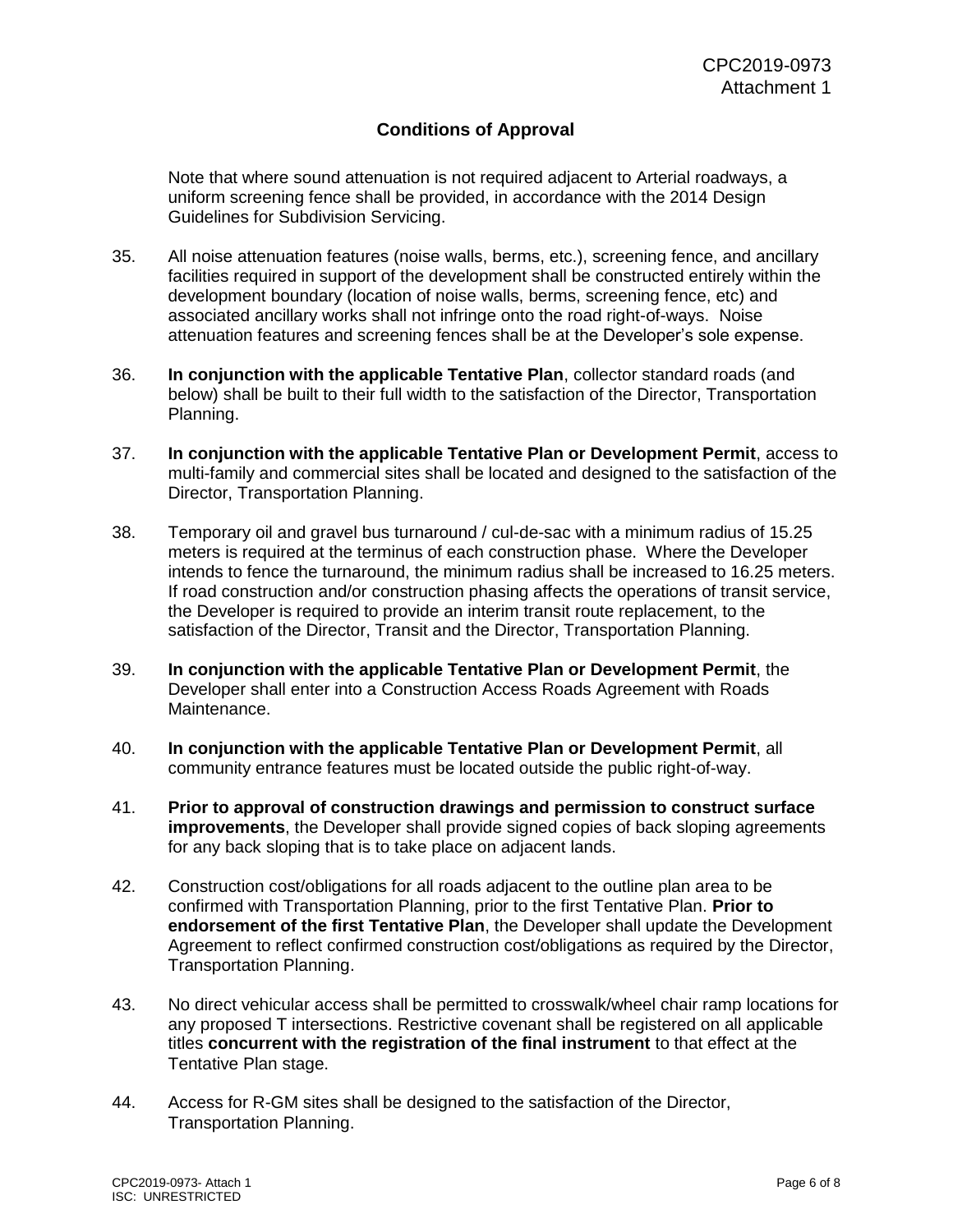- 45. Prior to the approval of affected Tentative Plan, the developer shall ensure that all pathways from S-SPR (MR) land have a direct pedestrian connection by sidewalk or pathway to the desired crossing at the intersections.
- 46. Mid-block Crossings:
	- a. Curb bump outs shall be built, at a minimum, at all proposed mid-block crossing locations to the satisfaction of the Director, Transportation Planning.
	- b. Approach grades for all proposed mid-block crossing locations shall be no more than 4%.
	- c. **In conjunction with the affected Tentative Plan**, the Developer shall perform a warrant analysis for pedestrian activated crossing signals at all proposed mid-block crossing locations to the satisfaction of the Director, Transportation Planning. Should pedestrian activation crossing signals be required, the Developer shall provide a Letter of Credit for these signals. The Developer shall also provide a letter, under Corporate Seal, indicating that they are responsible for any additional costs of signalization that could be in excess of the amount identified in the Letter of Credit.

#### **Parks:**

- 47. During Engineering Construction Design and **prior to endorsement of the affected tentative plan** ensure that the street light cable has a 1.0 metre minimum offset from the proposed boulevard trees.
- 48. Fencing adjacent to Park parcels (MR) shall be 1.2 metre chain link and will be confirmed during the landscape construction drawing process.
- 49. **Prior to Endorsement of the tentative plan**, submit detailed landscape construction drawings for the proposed development on municipal reserve / Parks parcel to the Parks Development Coordinator for review and approval. Please contact the Parks Development Coordinator at 403-268-1334 or 403-268-1376 for further information.
- 50. At Development Permit of the R-2M Residential Low Density Multiple Dwelling District site, submit a Development Permit to the City of Calgary for the wayfinding sign (located within the 0.97 ha/2.41 ac MR – Municipal Reserve) as identified within LOC2018-0176 for Calgary Parks review and approval.
- 51. Utility Right of Ways will not be permitted in any proposed MR parcels.
- 52. Construct all regional pathway routes within and along the boundaries of the plan area according to Parks' *Development Guidelines and Standard Specifications – Landscape Construction* (current version), including setback requirements, to the satisfaction of the Director, Parks.
- 53. Street trees within boulevards should be provided according to The City of Calgary's Complete Streets Guide.
- 54. Further comments on the proposed local pathway connections and alignments may follow at the landscape construction drawing submission phase.